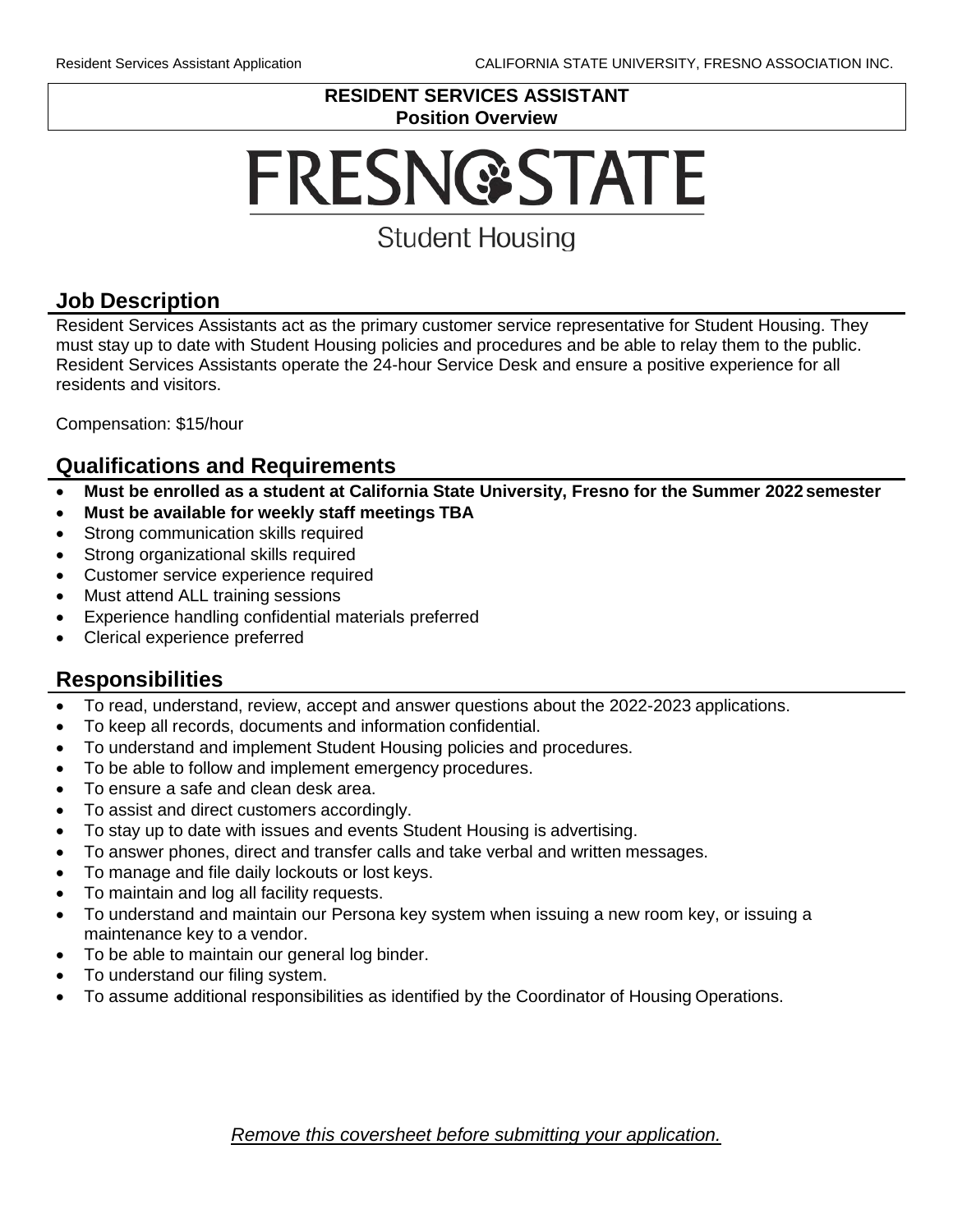## **Personal Information:**

|                                                                 |                                                              | Fresno State ID#: ___________________<br>Name: Name: |                                                                                                                                                                                                                                |  |  |
|-----------------------------------------------------------------|--------------------------------------------------------------|------------------------------------------------------|--------------------------------------------------------------------------------------------------------------------------------------------------------------------------------------------------------------------------------|--|--|
|                                                                 |                                                              |                                                      | Phone: E-mail Address: E-mail: E-mail: E-mail: E-mail: E-mail: E-mail: E-mail: E-mail: E-mail: E-mail: E-mail: E-mail: E-mail: E-mail: E-mail: E-mail: E-mail: E-mail: E-mail: E-mail: E-mail: E-mail: E-mail: E-mail: E-mail: |  |  |
| <b>Permanent Address:</b>                                       |                                                              |                                                      |                                                                                                                                                                                                                                |  |  |
| <b>Street Address</b>                                           |                                                              |                                                      | Apt/Suite                                                                                                                                                                                                                      |  |  |
| $\overline{City}$                                               |                                                              | <b>State</b>                                         | Zip Code                                                                                                                                                                                                                       |  |  |
| <b>Local/On Campus Address:</b>                                 |                                                              |                                                      | Check this box if your Local/On Campus Address is the same as your Permanent Address.                                                                                                                                          |  |  |
| <b>Street Address</b>                                           |                                                              |                                                      | Apt/Suite                                                                                                                                                                                                                      |  |  |
| City                                                            |                                                              | <b>State</b>                                         | Zip Code                                                                                                                                                                                                                       |  |  |
| 1. Have you ever been employed at Student Housing? (Circle One) |                                                              |                                                      |                                                                                                                                                                                                                                |  |  |
|                                                                 | <b>YES</b>                                                   |                                                      | <b>NO</b>                                                                                                                                                                                                                      |  |  |
|                                                                 | If yes, list the position(s) held and date(s) of employment: |                                                      |                                                                                                                                                                                                                                |  |  |
|                                                                 |                                                              |                                                      |                                                                                                                                                                                                                                |  |  |
| 2.<br>type of work performed:                                   |                                                              |                                                      | List other previous employers (at least two years), including any volunteer hours, and briefly describe the                                                                                                                    |  |  |
|                                                                 |                                                              |                                                      |                                                                                                                                                                                                                                |  |  |
|                                                                 |                                                              |                                                      |                                                                                                                                                                                                                                |  |  |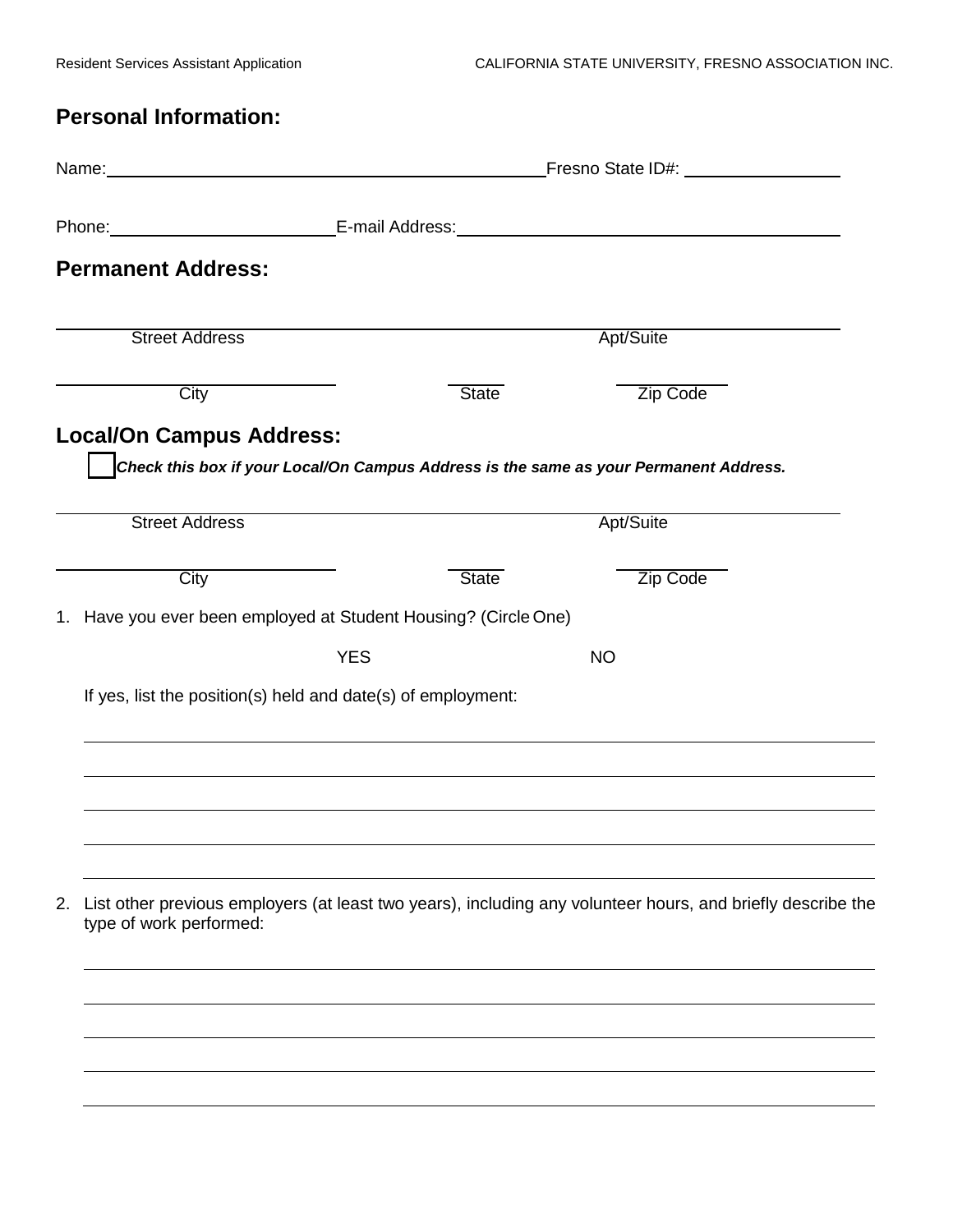3. Briefly describe any customer service experience you have provided in a volunteer or paid position:

| 4.       |                                                                                          | Briefly describe any business telephone experience you have had in a volunteer or paid position:           |
|----------|------------------------------------------------------------------------------------------|------------------------------------------------------------------------------------------------------------|
|          |                                                                                          |                                                                                                            |
|          |                                                                                          |                                                                                                            |
|          |                                                                                          |                                                                                                            |
|          | prospective residents, current residents, and customers? (Circle One)<br><b>YES</b>      | <b>NO</b>                                                                                                  |
|          | What qualities or skills do you have that make you the best candidate for this position? |                                                                                                            |
| 5.<br>6. |                                                                                          | If you are selected for this position are you able to present living on campus in a positive manner to the |
|          |                                                                                          |                                                                                                            |